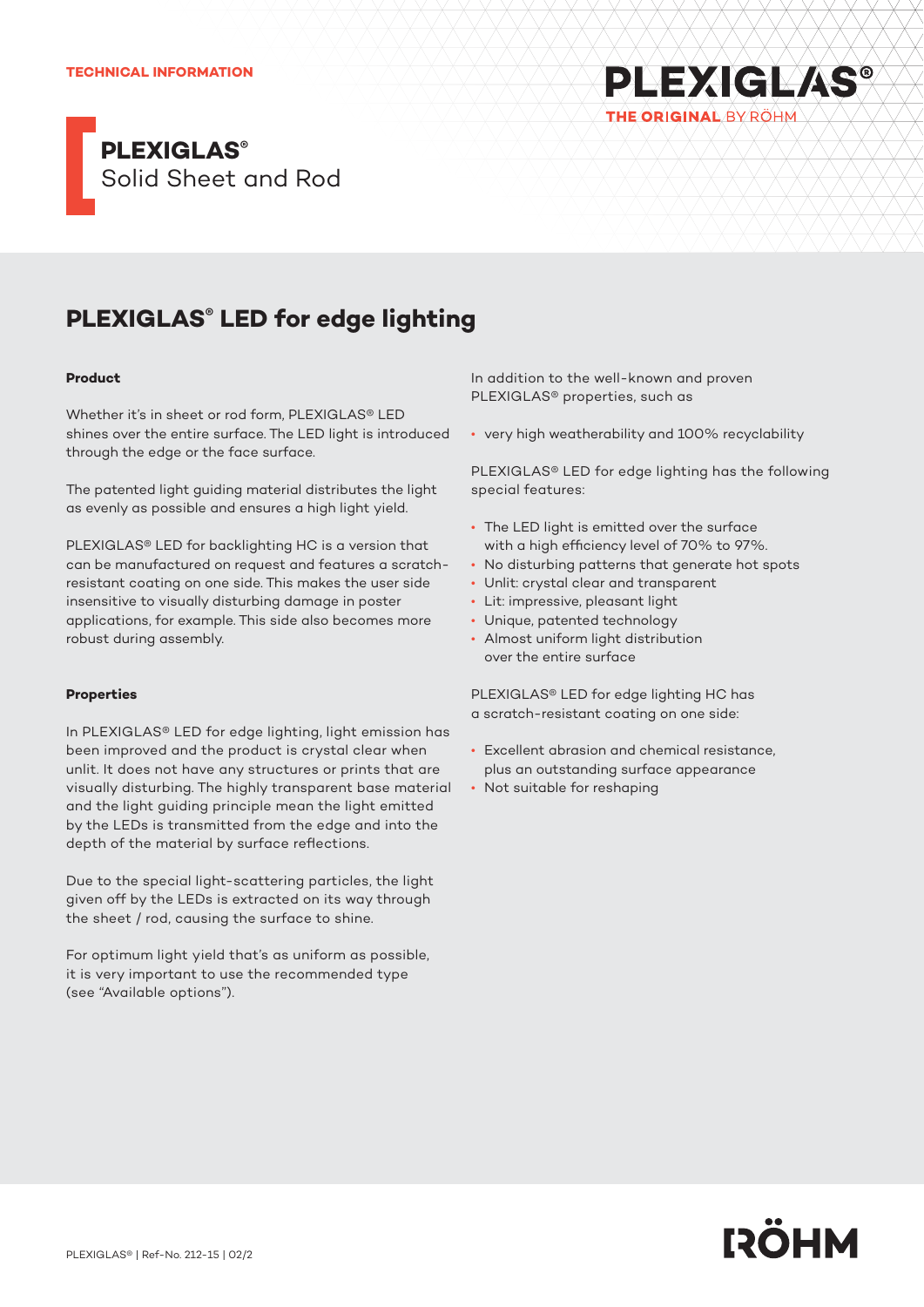

### **Applications**

Equipped with LED strip modules, the sheet shines almost uniformly over its entire surface with the light emitted by the LEDs, creating ultra-thin light surfaces. In rod form, the whole surface of the product shines due to light being fed in from one or two sides.

- Sheets: For ultra-flat, backlit posters, displays and signs. Thin, decorative wall coverings glow in the LEDs' color, creating flat, thin lighting elements. The alternation between the LED light show and the unlit, crystal-clear view opens up new design options.
- Rods: Lighting accents in architecture, in design or in furniture construction, exhibition booth construction and shop fitting; individual luminaires; self-luminous light guides.

### **Processing**

PLEXIGLAS® LED can be processed like standard PLEXIGLAS®:

- Machining PLEXIGLAS® (Ref. No. 311-1)
- Forming PLEXIGLAS® (Ref. No. 311-2) The bending radius should be greater than six times the sheet thickness or the rod diameter, so the light follows the curvature. (The scratch-resistant version cannot be reshaped)
- Joining PLEXIGLAS® (Ref. No. 311-3)
- Surface-treating PLEXIGLAS® (Ref. No. 311-4). Surface defects can be removed by polishing, so the lighting technology is completely restored.
- Tips for processing PLEXIGLAS® solid sheets (Ref. No. 311-5)



### **Math. limit value: r** ≥ **3.2 · d In practice, we recommend a curvature radius of r** ≥ **6 x material thickness**



[2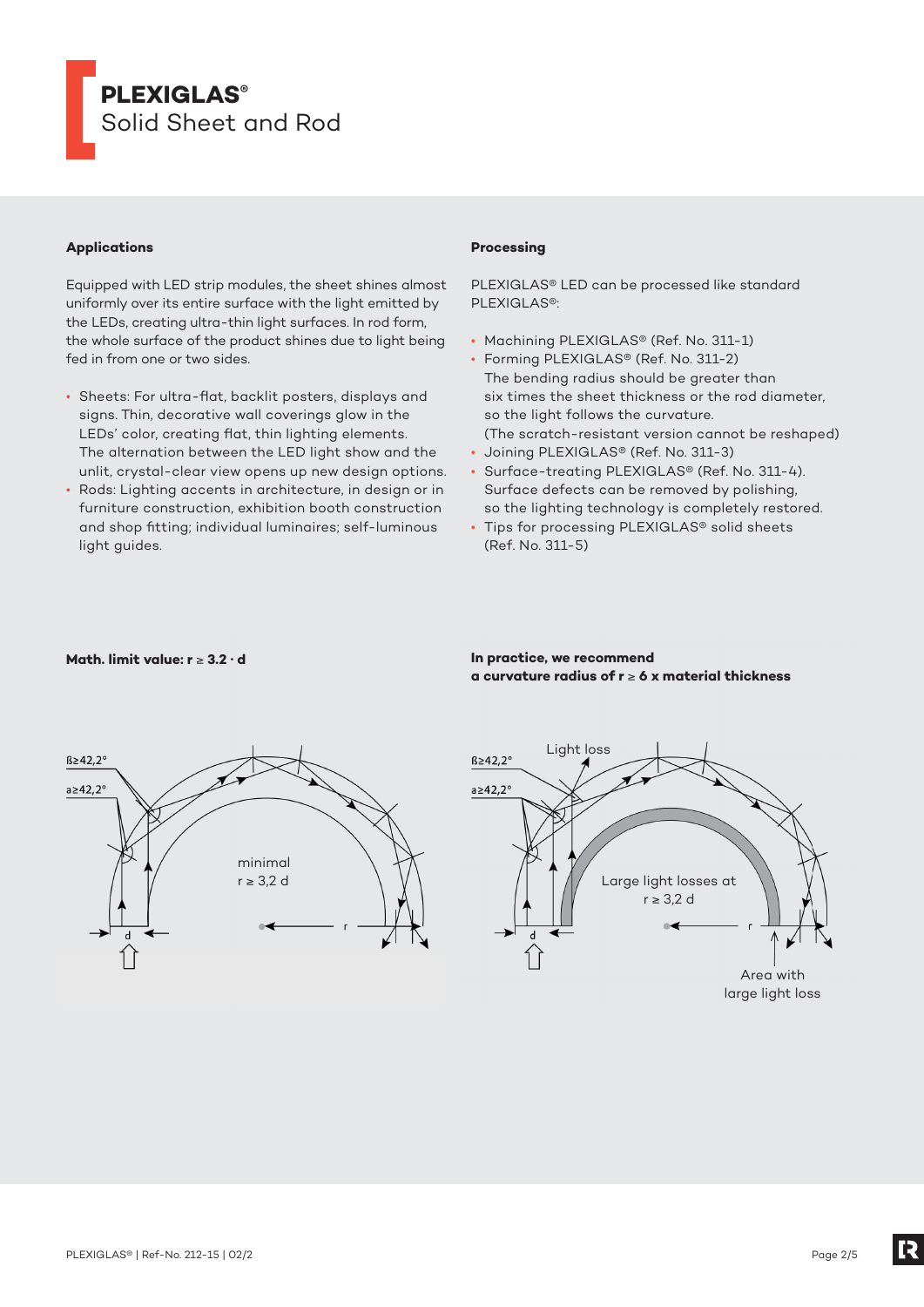# **PLEXIGLAS®** Solid Sheet and Rod

### **Functionality and material properties**

### **Functional principle**

Clear PLEXIGLAS® guides light by total reflection. Rays of light remain in the sheet and only emerge at the edges:



Scattering particles embedded in PLEXIGLAS® LED for edge lighting deflect the rays of light, thus overcoming the total reflection. Rays of light can also leave the sheet at the surfaces.



### **Lighting range**

Depending on the size of the light guide, there are different versions of PLEXIGLAS® LED for edge lighting available. Please refer to "Available options" for details of the recommended types for bright and even illumination of the lighting range.

### **Luminance**

The ideal luminance curve is shown in the graph:





LED coupling on both sides, version: 0E011 L

| <b>Material recommendations</b>  |                                                                                                                                  |                                                                             |
|----------------------------------|----------------------------------------------------------------------------------------------------------------------------------|-----------------------------------------------------------------------------|
| Rear reflector                   | PLEXIGLAS <sup>®</sup> WHO1<br>PLEXIGLAS <sup>®</sup> WN297                                                                      | White, cast<br>White, extruded                                              |
| Diffuser                         | For example:<br>PLEXIGLAS <sup>®</sup> Satinice OD010 DF                                                                         | Highly efficient,<br>light-scattering velvet surface                        |
| Transparent<br>protective screen | PLEXIGLAS <sup>®</sup> Optical 0A570 HC/HCM<br>PLEXIGLAS <sup>®</sup> XT 0A570 AR<br>PLEXIGLAS <sup>®</sup> GS and XT, colorless | Scratch-resistant and special UV protection<br>Anti-reflective<br>Universal |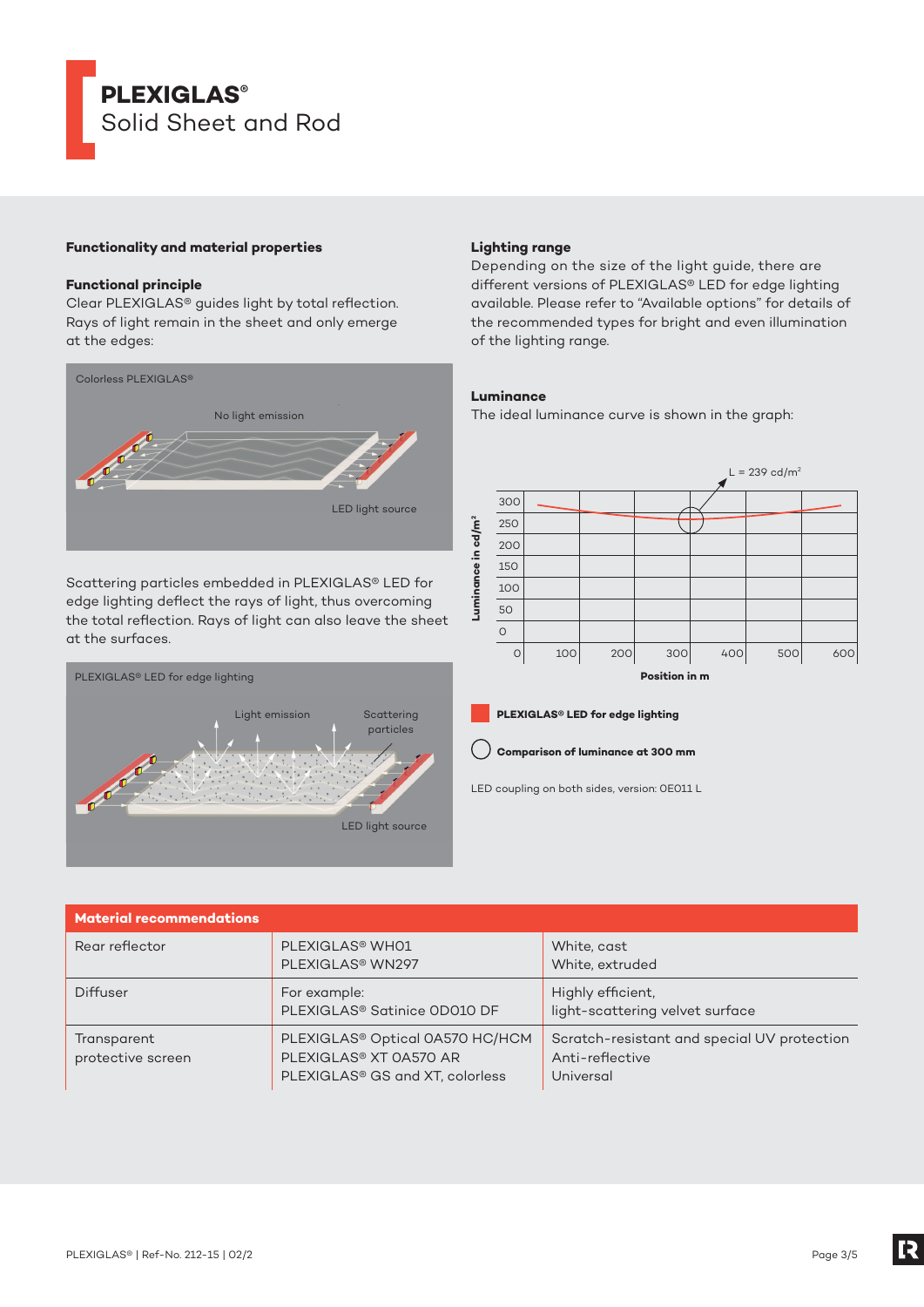

### **Installation situation**



Poster backlighting



Transparent light surfaces



Coupling for rods on one and two sides

PLEXIGLAS® LED for edge lighting is equipped with LED strip modules on one or two sides, and on four sides for very high brightness levels. A protective screen protects the light guide from damage that would cause undesirable light emission. This protective screen can be transparent, or in decorative applications it can be designed as a diffuser (please refer to the table for additional materials).

### **Notes:**

- The light is only transmitted entirely once the laminating film has been removed.
- For optimum light yield, the suitable types (SM, L, XL, XXL) should be selected.
- Polish all edges to minimize light losses. Edges without LEDs should be covered with white-reflecting materials.
- Bonding, laminating and printing interferes with light transmission, and uniform illumination is reduced.
- Bring the LEDs close to the edge so the light cone is fully coupled into the material.
- Weak points in the LED system as a whole reduce the overall performance. Note the LEDs and the LED thermal management system selected.

[2